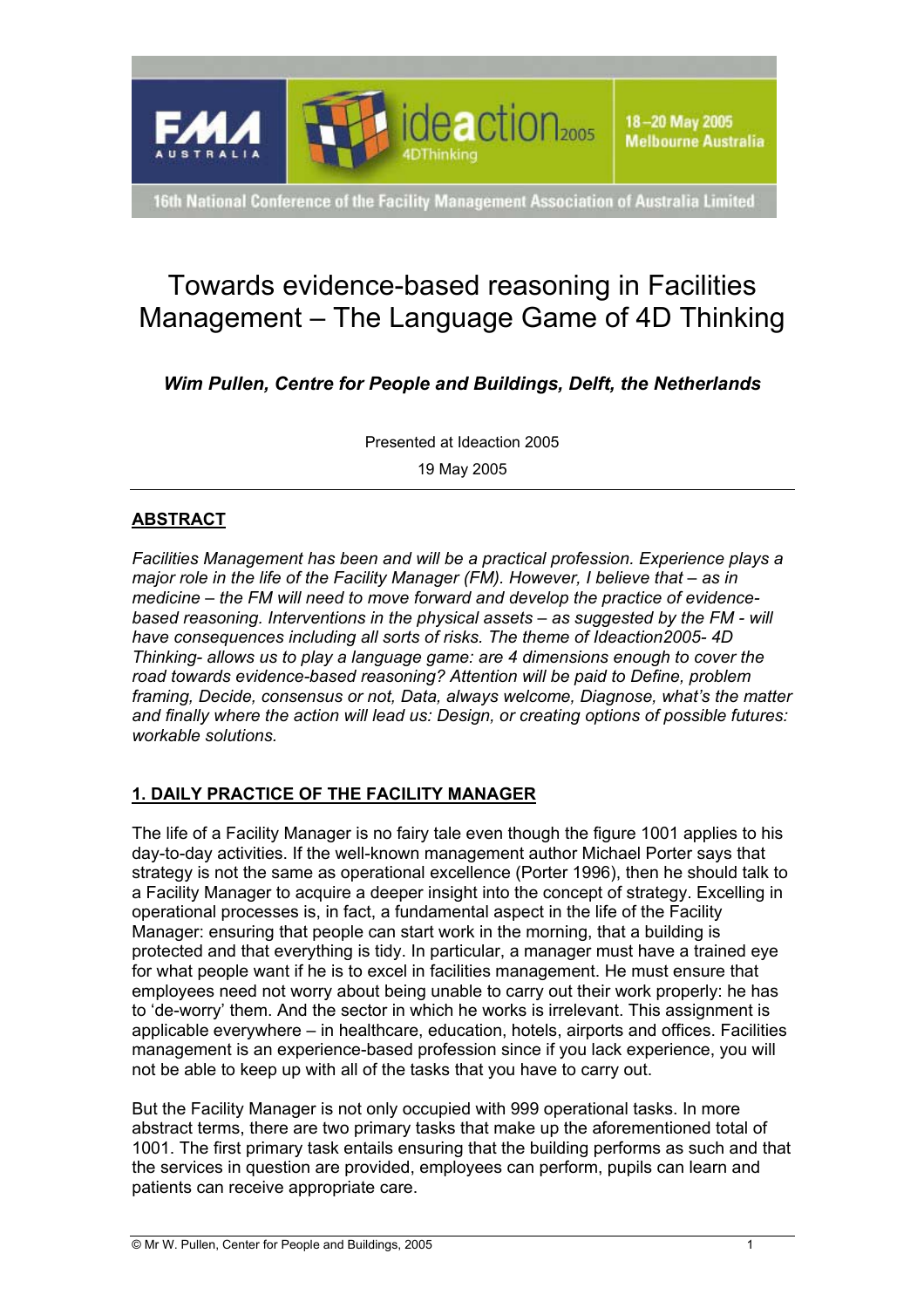These tasks tie in well with the first association I had when reading the theme of Ideaction 2005, namely 4D Thinking. After all, 'what does 4D refer to?' Is it simply about three-dimensional structures (buildings) in which three-dimensional objects (people) work? Does the fourth D then stand for the dimension of time? If so, is Ideaction 2005 just about buildings that accommodate organisations and people over the course of time?

The second primary task of the Facility Manager is to add value. Given that this is such a vague term, this article will focus on it. The following questions are not always posed: what type of value is involved, what is this value added to, for whom is it intended and what can be used to achieve it? To achieve value, the Facility Manager often has to fall back on his experience (experience-based reasoning) during daily practice. Added value will have to be based on knowledge more and more. Years of experience will no longer satisfy many principals and customers. People demand expertise.

#### In short:

Much of the work of the Facility Manager is one-dimensional: resolving problems. Success is also measured in one dimension: the satisfied customer. Solutions occur in or around a building (3D). The building must be able to withstand the ravages of time (4D).

The theme of Ideaction 2005 4D Thinking invites us to play language games varying from the development of a simple mnemonic aid to slightly more serious reflections. Both will be discussed in this article and will result in a new method of reasoning: from experience-based to evidence-based. I will examine the motives and the experience that we have acquired in the Netherlands to realise a scientifically based development direction for Facilities Management. I enjoy playing along with the language game and will opt for 5D Thinking.

#### **2. THE ADDED VALUE OF FACILITIES MANAGEMENT: A LANGUAGE GAME OR HOW TO READ THIS ARTICLE?**

As mentioned earlier, I wish to focus on the task of the Facility Manager to add value. Countless opinions on this topic appear in professional and scientific literature, but the most important question we must ask ourselves is why do we talk about providing added value? And is the provision of value 'alone' sufficient?

Organisations are associations of people that work together and act for the sake of organisational goals. As long as people perceive their actions and the organisational goals to be of value, they will strive to ensure the existence of the organisation (van Diest, 1997). Individuals within an organisation are usually unaware that they are constantly evaluating the meaning or value of their work. The moment people become employees in a specific position, they start working on mission statements, visions and value chains. In this way the legitimacy of existence or actions become open to discussion. Thus people are making decisions that provide something to hold on to e.g. practical catalogues of why's and to do's. The article will also look at how the negative sides of decisions that have been taken do not have to lead to objections or undesired developments (Giddens, 1992). I will touch upon undesirable developments and risks shortly. Academics can also be pragmatic about added value. In a process of permanent reflection, academics are searching for generically applicable rules, principles or methods that can be valuable in various contexts, without reverting to slogans or clichés.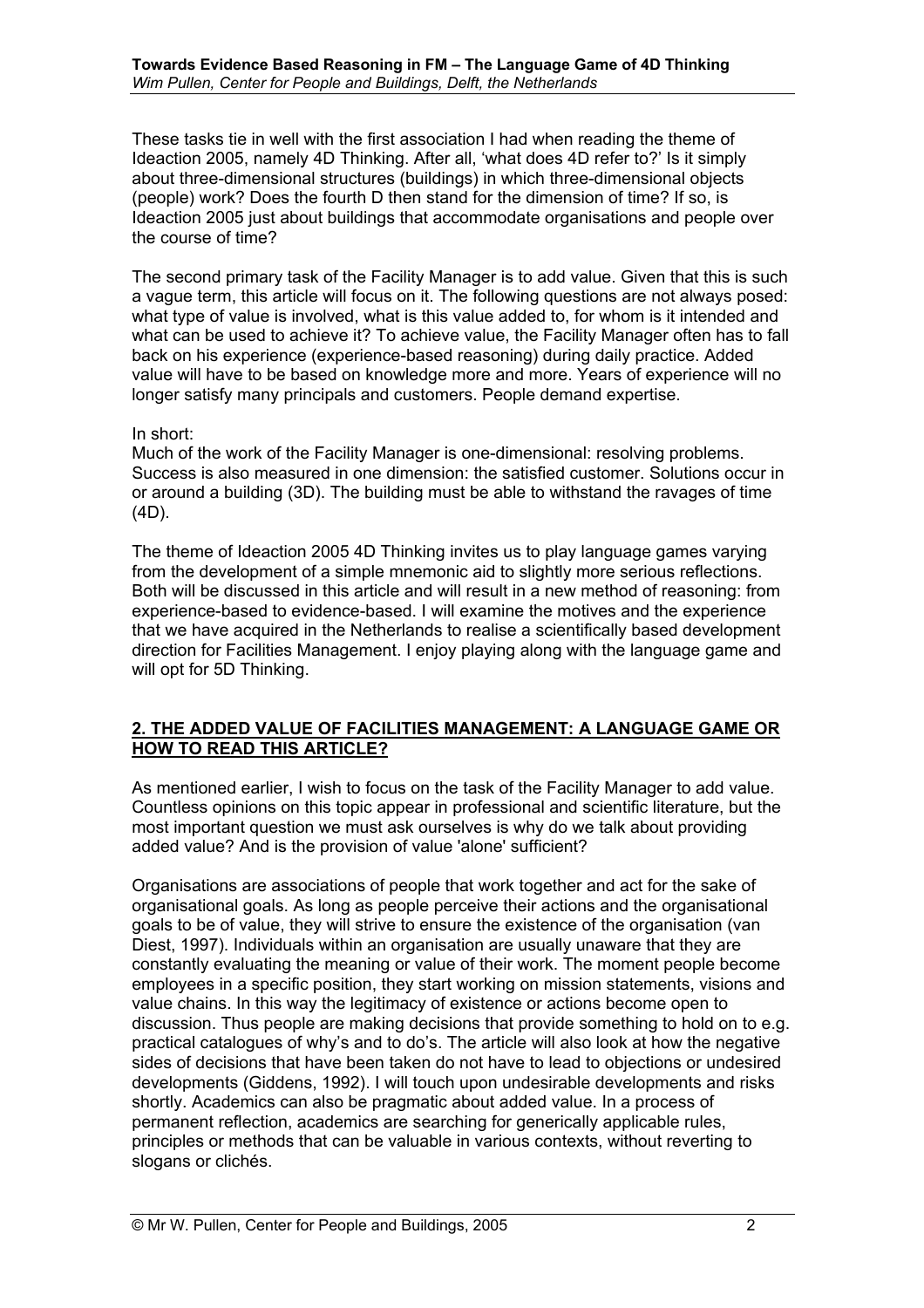In literature on Facilities Management, added value is discussed in completely different ways.

Defining lists with statements are made about functions of Facilities Management (Grimshaw, 2003):

ìStatements and language become important pointers to our relationship with physical space. In this spirit FM could be characterized (and defended) by any or all of the following five statements:

- (1) FM is a technical function concerned with maintaining the practical utility of the physical infrastructure to ensure it supports the core activity of an organisation (operational maintenance).
- (2) FM is an economic function concerned with ensuring the efficient use of physical resources function concerned with the forward planning of physical infrastructure resources to support organisational development and reduce risk (change management).
- (3) FM is a social function concerned with ensuring the physical infrastructure of work meets the legitimate needs of users within their organisational role (user interfacing).
- (4) FM is a service function concerned with the provision of non-core support services (support service).
- (5) FM is a professional function with social responsibility for people in the workplace (advocacy)."

In literature on Corporate Real Estate (Krumm, 1999), added value is divided into two groups of focal areas that are a mishmash of motives, conditions and activities.

*resource sharing*: focuses on the use and management of buildings, land and services. This also includes 'economies of scale in acquisition of products and services, alignment in use and management of real estate and real estate services and the provision of high-quality services at competitive prices'.

*capabilities transfer*: focuses on the availability of information and expertise within the corporation. This includes ëknowledge of business and management processes, collection of scarce expertise, risk sharing, confidentiality of information, formal and informal networks, speed of actions and transactions and strategy formulation, anticipation and innovation'.

Each of these lists appears to function as a practical catalogue for the Facility Manager to make himself aware of focal areas in which he is expected to perform. Or it puts forward a theme that he will use in his work since this is what his view of his profession entails.

Literature also contains critical views on the Added Value of Facilities Management. A Facility Manager who talks in slogans without that much knowledge about the foundations cannot expect a lot of sympathy (Cairns 2003). With regard to theory, language and applicability, he states:

"much of what is currently held forth as theory in the field of FM is little more than slogans, sound bytes that have little or no empirical or theoretical foundation to justify their transfer into knowledge. Ideas such as homeworking, teleworking, hot-desking, outsourcing are presented as universal panaceas for organizational problems. That they may prove effective, or have done so at some point in organizations in which they were developed, is not contested. I do not argue that some or all of these ideas are not good, and could not be turned, in part at least, into generalized models. But, that they are transferable into other contexts, to different organizations with different people, different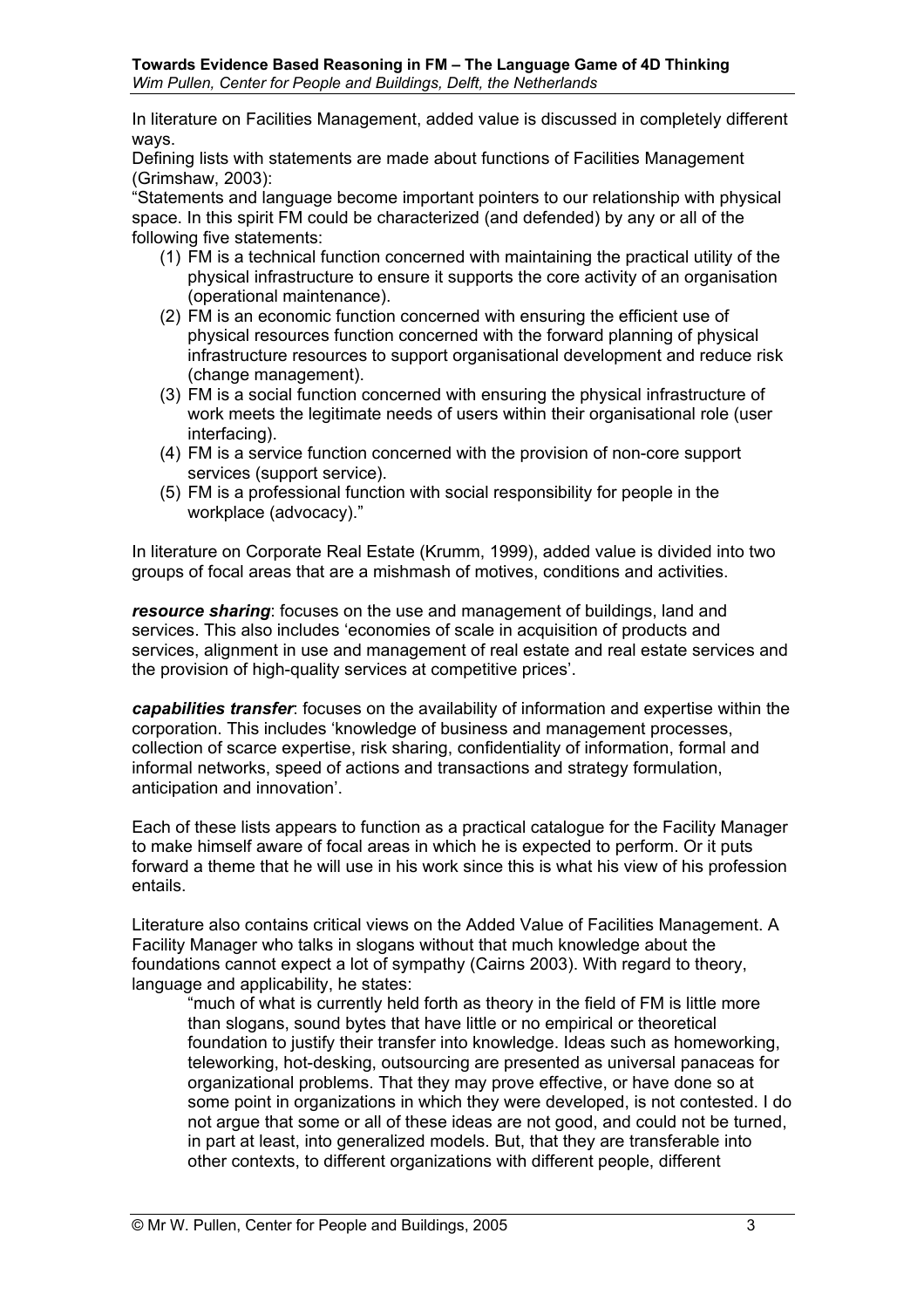problems, without critical appraisal of their applicability in these other contexts is contested."

The extent to which added value is realised is put into perspective by Price (Price, 2004):

ìOn the one hand, FM can claim a longer history and greater global spread than most emergent fashions. On the other hand, despite many claims concerning added value, reduced risk and multiple futures the subject remains rooted to an operational and cost focussed stance unable to enunciate its contribution to "the core business". Indeed, the language of "core" and "non-core", into which FM so easily falls arguably serves to subtly reinforce a perception of unimportanceî.

He also adds:

ìWithout that engagement (with human dynamics of the organisation) and without the frameworks and evidence to demonstrate the contribution, FM is condemned to operate in the commodity box, seen as mere support rather than as a true enabler of business".

These critical voices also reveal that motives are involved that reflect values: the value of knowledge and contextual knowledge (Cairns) or the appreciation of own performance (Price). Both are required in order to make a significant contribution to the existence of organisations.

On the face of it, a type of philosophical language game appears to be involved. In this language game about added value, the biggest bluffer may win just like that. The following question that therefore arises is "what must be done to face the future with more than just an opportunistic attitude, with the possibility of a permanent contribution instead of occasional success?" Price offers an indication in his statements quoted above: it is about engagement, frameworks and evidence.

The Center for People and Buildings (CfPB) has accepted the outlined challenge to tackle the considerable lack of empirical evidence on the influence of the work environment in and on employees and the organisation. We have taken the path towards evidence-based reasoning, which is why this topic is the focal point of this article.

## **3. THE LANGUAGE GAME AND THE CONTEXT OF THE FACILITY MANAGER: QUESTIONS AND CHALLENGES**

#### **Context: ambiguity and knowledge**

The Facility Manager has to continue doing a lot and has to do more explaining. If he only "does", he confirms his role as the executor of operational support processes that merely cost money and produce vague results as a contribution to company outcomes. If the Facility Manager only provides explanations, his colleagues will view him as someone who insists on contributing to the formulation of a corporate strategy. Both ways of behaving will give rise to an ambivalent attitude towards Facilities Management like 'of what use are they to you, they play a minor operational role' or 'they insist on doing so' as opposite to thinking. I define an ambivalent attitude as "simultaneous and contradictory attitudes or feelings (as attraction and repulsion) toward an object, person, or action, leading to uncertainty as to which approach to followî.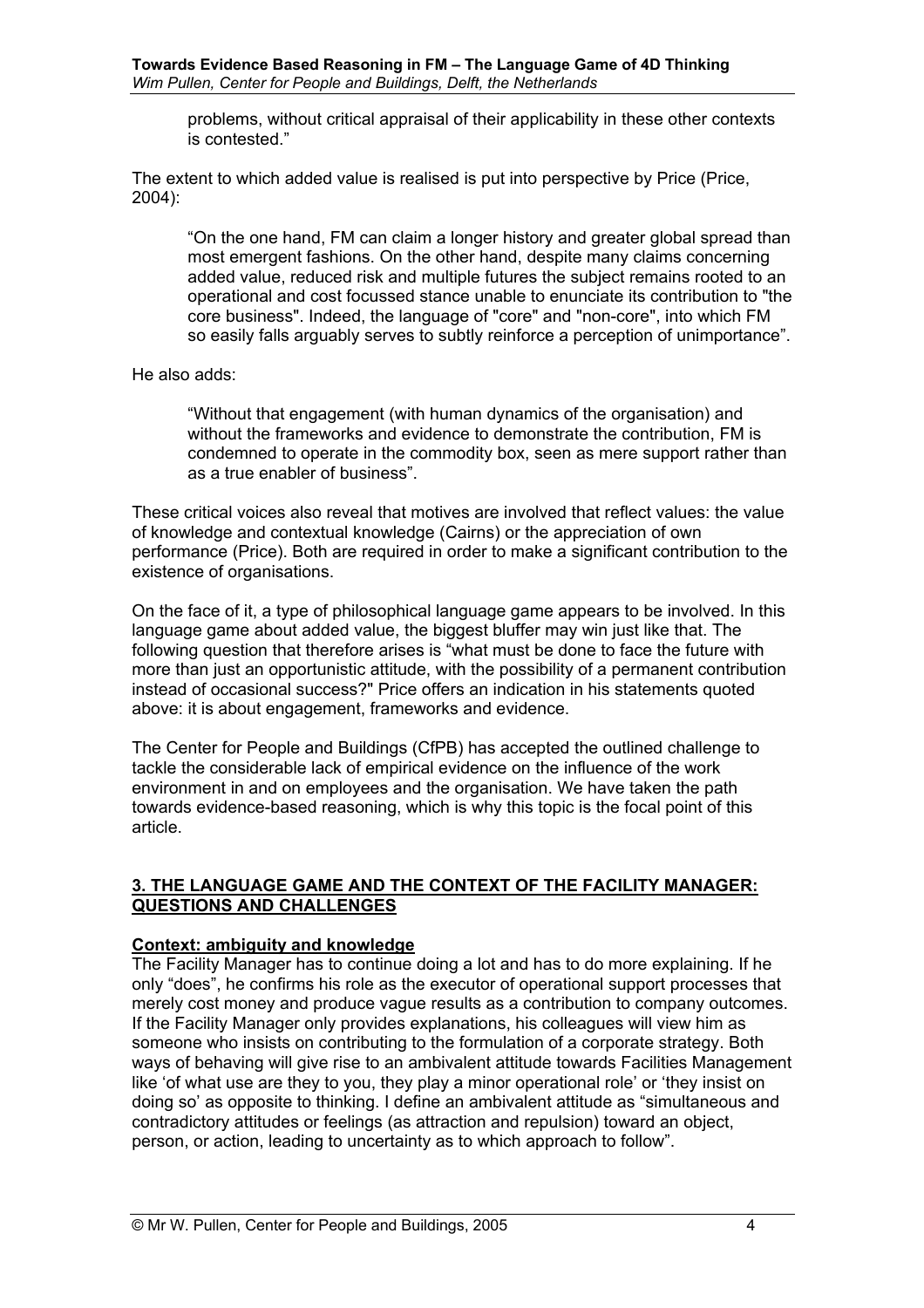This outline  $-$  a caricature of course  $-$  does reveal, however, that the evaluation of the FM discipline also involves ambiguity, a state of being understood in two or more possible senses or ways. Ambiguity as opposed to uncertainty. Uncertainty entails a lack of information – you do not know everything. You will have to collect information for that purpose. Ambiguity involves a lack of meaning. The people involved do not know how they must interpret things. The meaning is in the heads of people (Noordegraaf , 2004). If a Facility Manager presents various workplace options for a flexible workplace strategy, there will still be employees who reduce the variations to a picture of doom featuring the open-plan office (Bürolandschaft) of the 1970s.

## **How can the Facility Manager deal with this paradoxical situation?**

He has to answer the following three questions and organise the implementation in practice accordingly:

- when does it work better? (increase in labour productivity);
- when does it work more pleasantly? (job satisfaction);
- when does it work more economically? (reduction in overall costs).

He has to better comprehend the underlying mechanisms: how do you know it is working better, what is the reason for this and what can I do to ensure it works even better? At the same time, he has to account for related expenditure. After all, some people regard the Facilities Management department as a spending department (cost centre).

More than ever, the Facility Manager will need to develop teaching strategies. He can combine the need for accountability with his urge to develop. Engagement is present, now knowledge is required.

## **The Three Futures**

While answering the three questions, the Facility Manager is still busy contemplating the future. At Delft University of Technology, Prof. Taeke de Jong (de Jong 2004) developed a useful version of the language game facing the challenges of the future, but which one?

- The probable future?
- The possible future?
- The desirable future?

#### The probable future

There are more and less probable futures. In any of the probable futures the element of chance is included. Anything probable is per definition possible, but not everything possible is also probable. The probable future could be predicted which is supported by evidence strong enough to establish presumption but not proof; likely to be or become true or real.

#### The possible future

There are a lot of possible futures that are within the limits of ability of thinking, capacity of imagination, or realisation. Facility Managers who occupy themselves with this theme often use scenario methods to chart possible futures. Within the profession of Facilities Management, we are familiar with studies on the office of the future or the future competencies of the Facilities Manager.

#### Desirable futures

Desirable futures are described in policy plans; sometimes we can discern obvious futures and impossible futures. Obvious are those futures that are also probable. Sometimes managers are striving after impossible futures.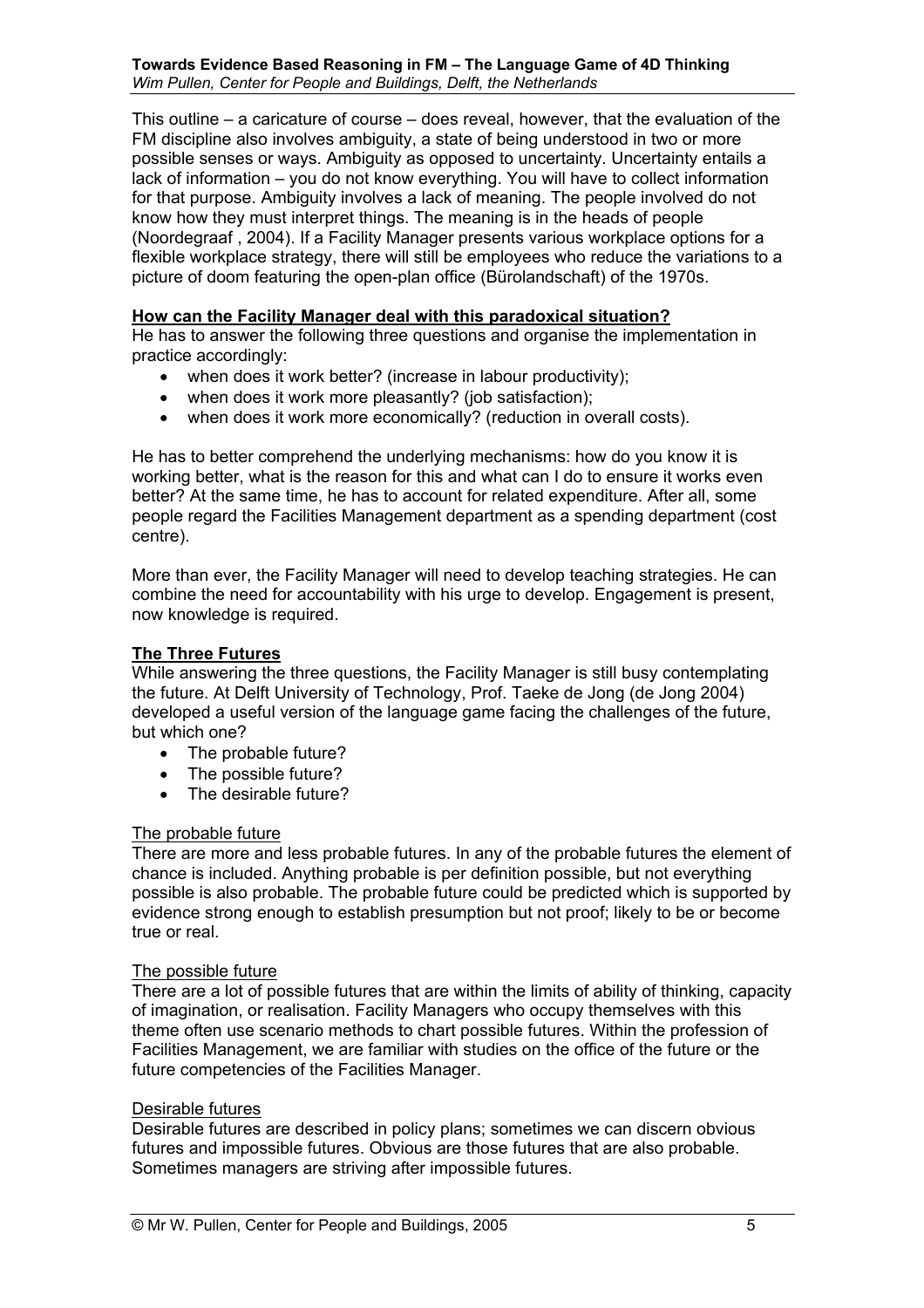The combination contains two interesting areas:

- 1. Possible and desirable futures, for which the probability distribution of the consequences (goals) is unknown.
- 2. The possible and probable but undesirable futures (problems).

#### **Example 1: Possible and desirable but uncertain futures**

In many organisations, facility services are subcontracted with conviction and with the aim of improving efficiency. Within countless organisations, the FM function has shifted to the purchase of services (contract managers). Services are provided by a number of contracted partners (service providers). And then there are those that profit from the services (end users). Constant discussion with end users (strategic alignment) is required in order to provide suitable services. Knowledge about the required workplace will have to be translated into new service contracts. Two problems may arise in practice. Firstly, more and more long-term contracts are being concluded (up to thirty years), often under the regime of public private partnerships.

No one knows what the future holds in store and the implications for service contracts. The element of time yields uncertainty. The second problem concerns the number of contract partners. As service contracts increase in number, contract partners will have to manage more content-related relationships. What will happen if the contract manager is no longer present? Will providers then have all the required knowledge on hand and won't some of the important added values of the FM function such as organisational knowledge and confidentiality disappear as a result? Much has been written about service organisations, but empirical data on managing uncertainties is also lacking in this field (Tuomela, 2003).

#### **Example 2: Possible and probable but undesirable futures**

Over the past few years organisations have been shocked by attacks on buildings in which they are housed (Oklahoma bombing, Twin Towers). The threat of terrorism is the dormant but also more commonly evident consequence of radicalised modernisation. Such a threat, for which we have no overview of the "what, when and the effects", is referred to as a risk. This category also includes natural risks such as hurricanes, earthquakes and flooding. Undesirable futures can also be formulated for three organisational domains: customer care, business (corporate, commercial, legal and financial) and facilities (employee health, satisfaction and the work environment). Underlying relationships are relevant.

A Facility Manager who takes his work seriously and wishes to develop himself and his occupation at the same time can benefit from the language game of the various futures. The systematic exploration of possible futures and related risks is an important competence that has to be developed. Experience in the resolution of issues no longer suffices. The aforementioned examples show that sometimes no knowledge is available to face desirable but uncertain futures or that experience is lacking in domain of facilities management to deal with problems. Many Facility Managers can testify on the basis of everyday practice that there are numerous Human Resource Managers who believe that accommodation has nothing to do with the HR profession anyway! Coordination between the various support functions in the organisation is difficult but necessary.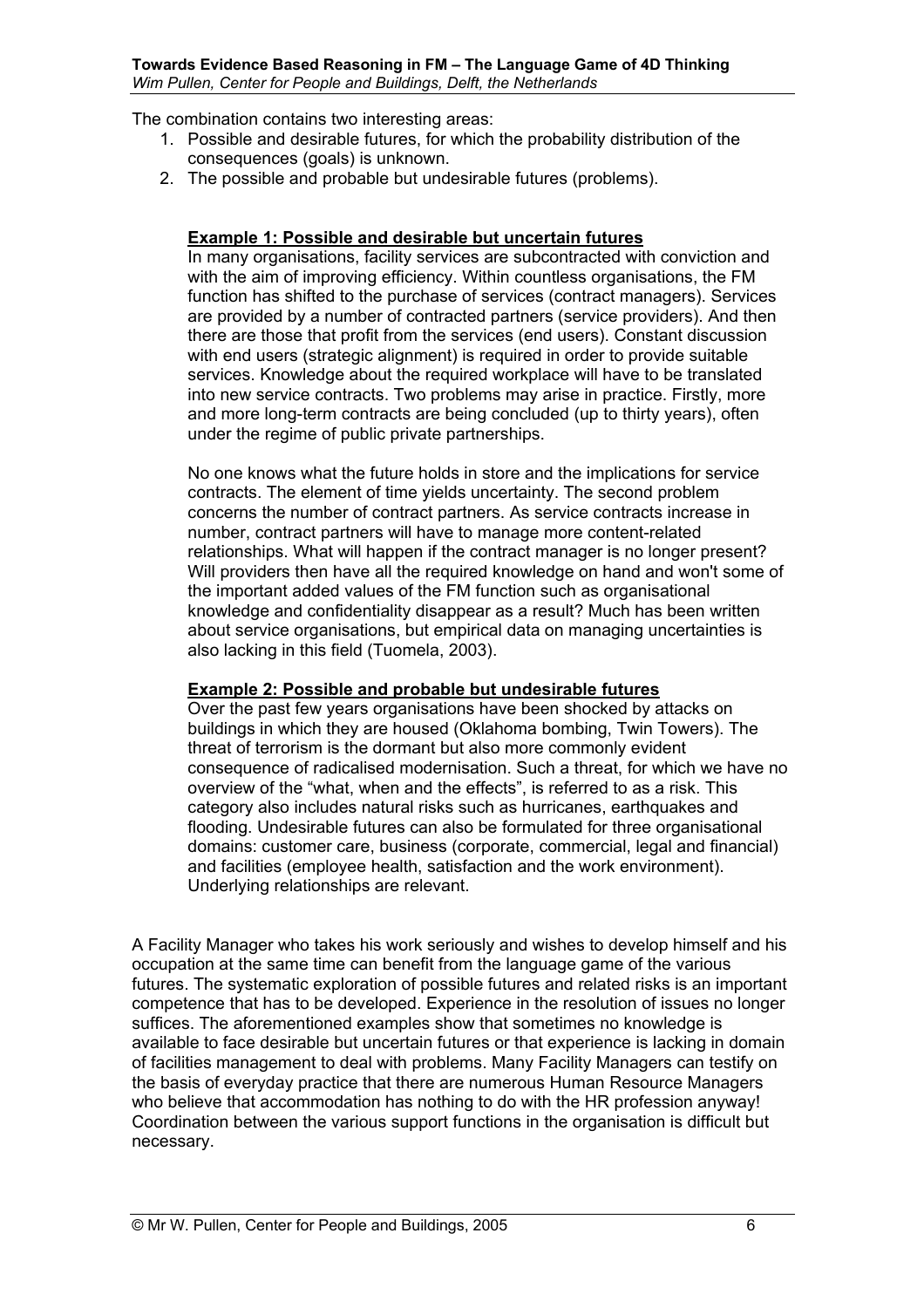In that case, should we simply do nothing? Or only take precautionary measures to avoid being affected by a risk? With regard to this problem, the Danish theologist Kierkegaard once said that life must be lived forwards, but can only be understood backwards. For accommodation professionals in practice, it is customary for them to tell one another stories, which are usually referred to as 'best practices'. However, it is a well-known human trait to keep quiet about negative aspects  $-$  the 'bad practices'  $$ out of shame and due to the potential disgrace. Some managers are not even able to disclose them any longer - they have been marked out as scapegoats and subsequently were asked to leave the company.

# **4. TOWARDS EVIDENCE-BASED REASONING**

Every Facility Manager lives with the knowledge that the power supply can fail, something can go wrong in the company restaurant while food is being prepared, the window-cleaner can tumble from a ladder, employees can fall ill because of the indoor climate and a workplace shortage can suddenly occur. We prefer to work in an environment in which we do not become sick, where minimal effort can produce good results, and in particular where damage and shame do not occur. Evidence-based reasoning is developing strongly in areas where we wish to avoid risks as much as possible, namely health and safety. What can be learnt?

## **Two examples: Intelligence and Medicine**

## **Intelligence**

Information and intelligence services study methods for assessing the value of data in an effort to limit damage to national interests where possible. The CIA republished a classic book entitled The Psychology of Intelligence Analysis that contains the following statement from the author (Heuer, 1999): "Major intelligence failures are usually caused by failure of analysis, not failure of collection". The reasoning process of data analysts is crucial. They have to think about how they form their judgement, not only about the judgement itself. Hence the development of reasoning protocols on the basis of rules of logic. These rules are not based on statements but on various situations and indicators that support or justify the statements in a particular situation. Intelligence analysis entails the systematic assessment of data (factual sources and indicators) for different situations (Devlin, 2003).

#### **Medicine**

Medical science defines evidence-based medicine as:

ìThe process of systematically finding, appraising and using contemporaneous research findings as the basis for clinical decisions" (Jenicek 2003).

The concept dates back to the 1980s when the focus within health care shifted from trust, conviction and authority to best available research and practice. A classification exists relating to the interpretation of evidence that varies, in a number of steps, from controlled analytical studies to expert judgements. Evidence is defined as 'any data or information used to identify health problems, to assess its magnitude, to explain it and to make decisions about its solution.

Both security and healthcare-related issues involve an approach that focuses on taking risks seriously, assessing the consequences and developing strategies aimed at avoiding problems or responding in an adequate manner. During the preparation of decisions in the FM field, discussions are held in which opinions and examples, incomplete information and decrees are bandied about, irrespective of whether they are relevant or not. Is this conducive to the development of the profession, does it help the end user to assess the value of facilities and use them in a conscious manner? Not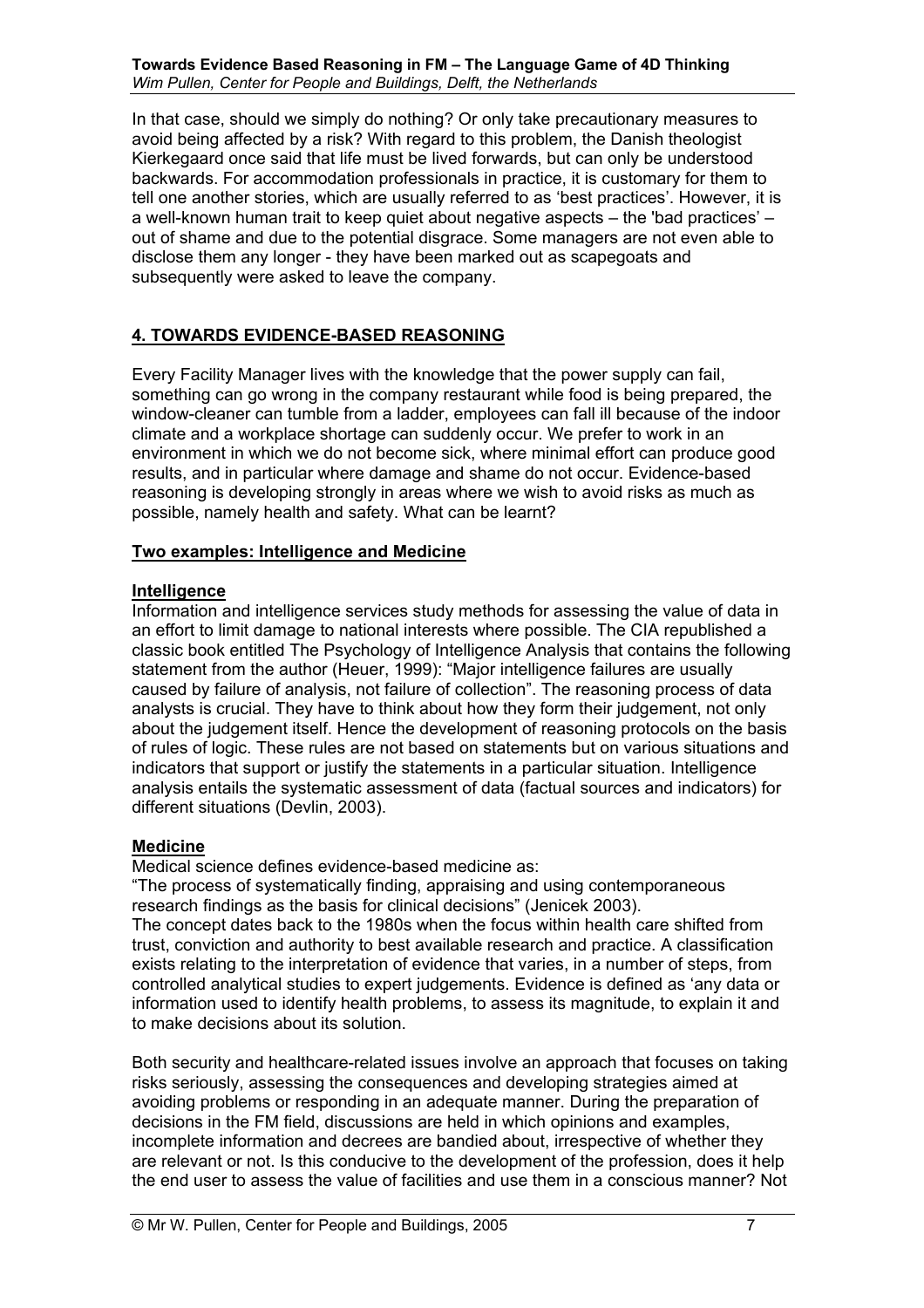at all. As Price observed earlier, the FM profession must take itself seriously. I share this opinion and believe that instead of engaging in positional play, the Facility Manager should intervene in every relevant dialogue in a knowledgeable manner. Evidencebased reasoning could be a step in the right direction. However, a number of drawbacks are attached to the use of the term 'evidence'. When is something evidence? On what information is it based, what are the methods of reasoning and which normative points of departure (which are often concealed) such as management vision and perception of people do we use? Whichever way we look at it, an approach along the lines of 'evidence based' is geared towards spelling out the context and intention in the dialogue between the Facility Manager and his principals, clients and contractors (Upshur, 2003).

# **Evidence-based Facility Management: definition and steps**

I wish to define Evidence-Based Facility Management (EBFM) as1: ìThe process of systematically finding, appraising and using contemporaneous research findings as the basis for FM decisions".

Here are some steps of its practice (as derived from Jenicek, 2003):

- Formulation of a clear question
- Searching the literature for relevant articles, exploring sources of information
- Critical appraisal of the evidence
- Selection of the best evidence
- Linking evidence with practical FM experience, end users' values and preferences
- Implementation of findings in FM practice
- Evaluation of the implementation and overall performance of the EBFM practitioner
- Teaching others how to practise EBFM

# **EBFM is 5D thinking**

The knowledge centre 'Center for People and Buildings' (CfPB) was established in the Netherlands in order to escape the fact that many (unilaterally positive) stories are told but few facts and data are available for Facilities Management. The CfPB has formulated five focal areas for evidence-based reasoning. The language game takes the form of a mnemonic aid: EBFM is 5D thinking.

*The five Ds stand for:* Define, problem framing, Data, always welcome but not enough, Diagnose the context, using frameworks, Decide, consensus or not, and finally where the action will lead us: Design, or creating valuable and workable solutions. I will elaborate on these five themes, but would first like to inform the reader about the context in which our way of thinking and acting in the Netherlands has developed.

#### **The Context of our thinking: what is the Center for People and Buildings?**

The Center for People and Buildings (CfPB) is a knowledge centre that focuses on the relationship between people, work and the workplaces. The aim of the centre is to promote research, product development and the transfer of knowledge in this field. The CfPB also encourages multidisciplinary cooperation between the chairs of various universities and professional practice insofar as this concerns the relationship between people, work and workplaces. The CfPB was established in 2001 by the Dutch Government Buildings Agency (Rijksgebouwendienst), the Delft University of Technology and the bank ABN AMRO. There appears to be a great need for knowledge that is compiled in an independent and objective manner and that can be

 $\overline{a}$  $<sup>1</sup>$  I happily use the definitions for evidence-based medicine as developed by Jenicek, Rosenberg, Donald,</sup> Sacket (Jenicek 2003).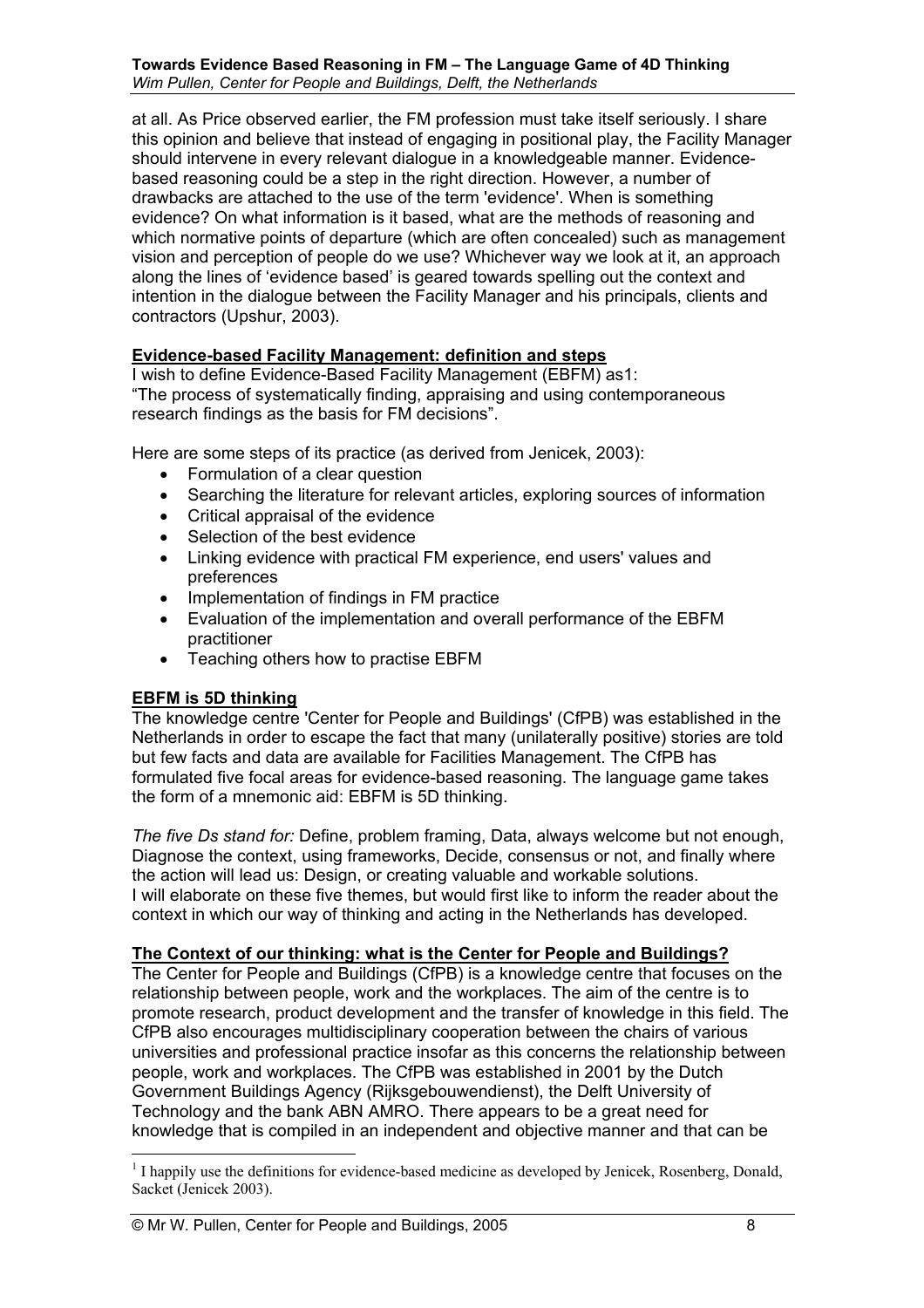presented without any intervention by consultants. The CfPB currently also receives support from the Dutch tax authority and a large number of public and private organisations inside and outside the Netherlands. The knowledge centre works for and with companies and institutions intent on managing real estate, an operating asset, in a serious manner, but that are not actively involved in this field.

## **Core activities**

The aforementioned aims are achieved via three core activities. Identifying relevant needs for scientific research and education. Initiating, supervising and carrying out fundamental and applied scientific research and development (or allowing it to be carried out). Preferably, this should result in knowledge and instruments that can be applied in practice, where possible. Transferring the acquired knowledge via publications, lectures and presentations, working conferences and instruments that can be applied in practice.

#### **Roles**

The CfPB can fulfil various roles. It acts as an initiator or intermediary in particular in order to ascertain the need for knowledge. With regard to the creation of knowledge, the centre acts as a producer but can also assume the role of director if research projects are outsourced. To share the acquired knowledge, CfPB personnel act primarily as speakers, but also supervise workshops and publish research results. The CfPB is also involved in diverse accommodation projects and occasionally acts as a coach or as a party that also participates in the thinking process.

#### **Research results**

The results of the research that is carried out are made available to the public and can be used for scientific purposes and publications, anonymously if required. Details provided in written surveys cannot be traced back to individuals, which guarantees the anonymity of respondents.

# **Define, problem framing**

We know from textbooks that problems are often ill-defined. If the Facility Manager does likewise, he can also be called to account for providing poor solutions. What can we learn from theory and from practice?

Three important aims for office accommodation can be distinguished in theory (Frankema, 2003):

- *Economic aim* geared towards the optimal use and allocation of production factors (people and resources) with the greatest yield possible;
- *Social aim* geared towards increasing job satisfaction or, more generally, enhancing well-being on the workfloor, and;
- *Consumer aim* geared towards displaying and 'consuming' an exemplary function.

These theoretical concepts appear very different in practice, where directors, CEOs or other managers formulate aims. The CfPB (van de Voordt, 2003, Pullen, 2004) has observed that the following aims for new forms of business accommodation occur repeatedly:

- Better performance/greater labour productivity
- Better communication and cooperation
- Supporting and guiding change processes
- Greater pleasure in work/more job satisfaction
- Managing space and resources more efficiently
- Greater flexibility in use/ sustainable
- Image enhancement, internal and external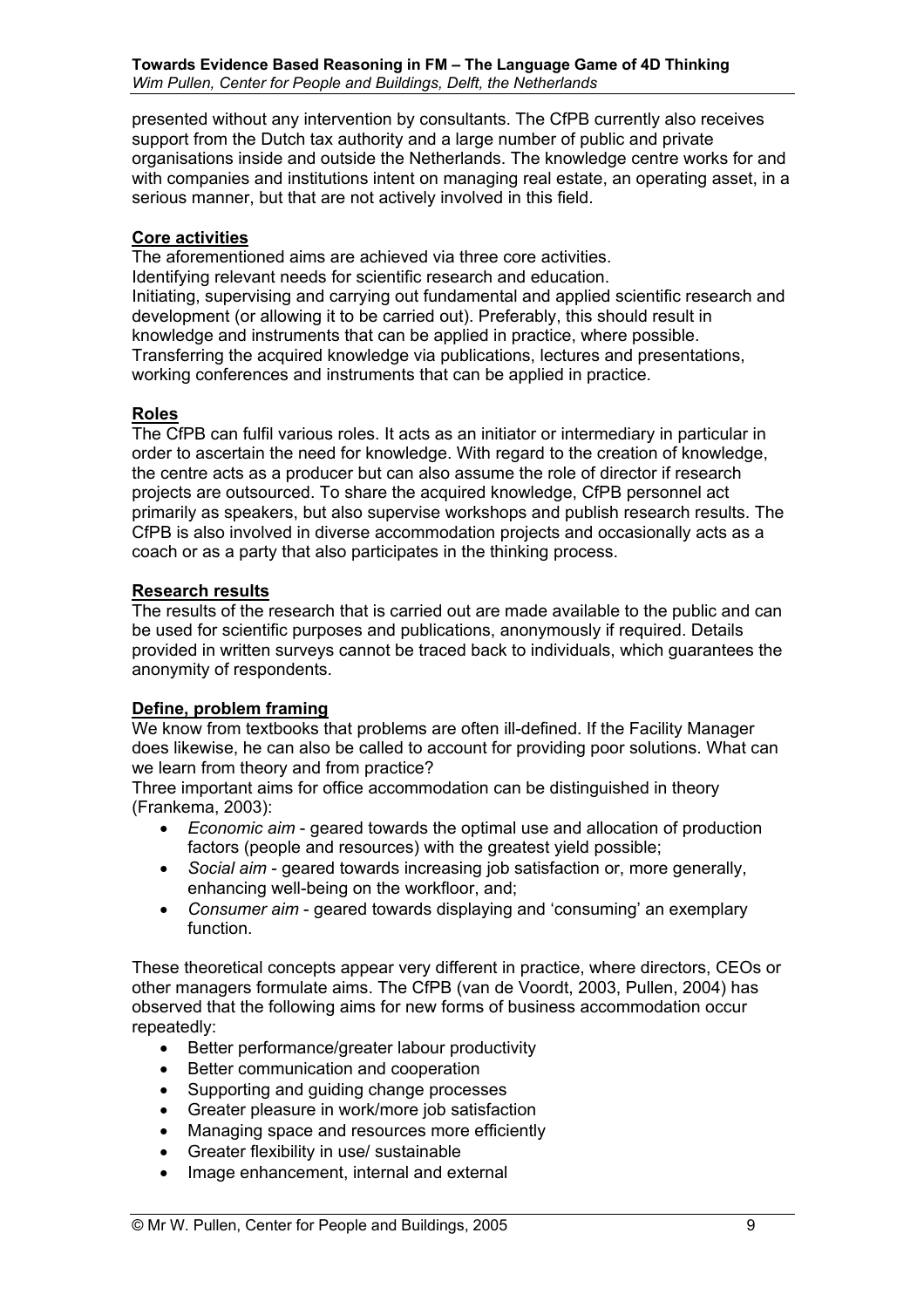- Serving as an example
- Acquiring experience with new concepts
- Counteracting removal motives

In many cases we notice that aims are vague in terms of content and are often linked to a Christmas tree of organisational developments. In the worst case, they have not been formulated at all. Ambiguous aims, which fail to describe the appraisal standards for ascertaining what actually has to be achieved, give rise to a situation dominated by "something for everyone". This does not help the Facility Manager to communicate and legitimise an accommodation-related intervention throughout the entire organisation  $$ unless an expiry period is attached to the aims. They initiate a process, and are more likely motives (reasons to move). In this sense, aims represent management views that are often hidden. In the cases we studied, legitimising an accommodation-related intervention relates more to the nature of an office concept and less to management's justification of the choice for types of flexible working. It appears that the aims for workplace innovation projects rarely originate from a clear definition of a problem. It can be beneficial to formulate the aim by answering this question first: for which problem is an innovative workplace concept the solution? Considering aims and conditions in full helps to generate an image of any dependencies: elements, characteristics and their underlying relationships. New software is available for carrying out a problem, organisation or accommodation analysis on the basis of these three dependencies, resulting in an intrinsically consistent program of requirements (van Meel, 2004).

#### **Data, always welcome but never enough**

Numerous experts and scholars repeat one another: 'minimal data is available'. Indeed. the knowledge domain of facilities does not feature that many (developing) data collections on workplaces that can be consulted systematically. I can, however, name a few positive exceptions:

The ABSIC consortium is supporting Carnegie Mellon University's Building Investment Decision Support tool (BIDS) that uses international case studies and lifecycle calculations to reveal the critical importance of multidisciplinary decision making to ensure high performing buildings for improved productivity and health (Loftness, 2005).

#### Probe studies

Probe (Post-Occupancy Review of Buildings and their Engineering) was a research project in the UK which ran from 1995-2002 under the Partners in Innovation scheme. It was carried out by Energy for Sustainable Development, William Bordass Associates,

#### Building Use Studies and Target Energy Services

The Usable Buildings Trust (UBT) is a charity dedicated to achieving buildings with better all-round performance through the effective routine use of feedback at all stages in the lifecycle (www.usablebuildings.co.uk).

Numerous evaluation methods are also available that have been used now and again. Requirements can be set regarding the practicability of data for well-founded forms of benchmarking and multivariate cross-case analysis. EBFM revolves around reliability, validity. If no data is present, then we will have to go after it ourselves. The ambition of CfPB is to create a collection of international data sets in due course. This data will come from case studies defined, compiled and saved in a clear manner. The acquisition of this data must also yield something for those who provide it, which is why we have developed the infrastructure discussed below.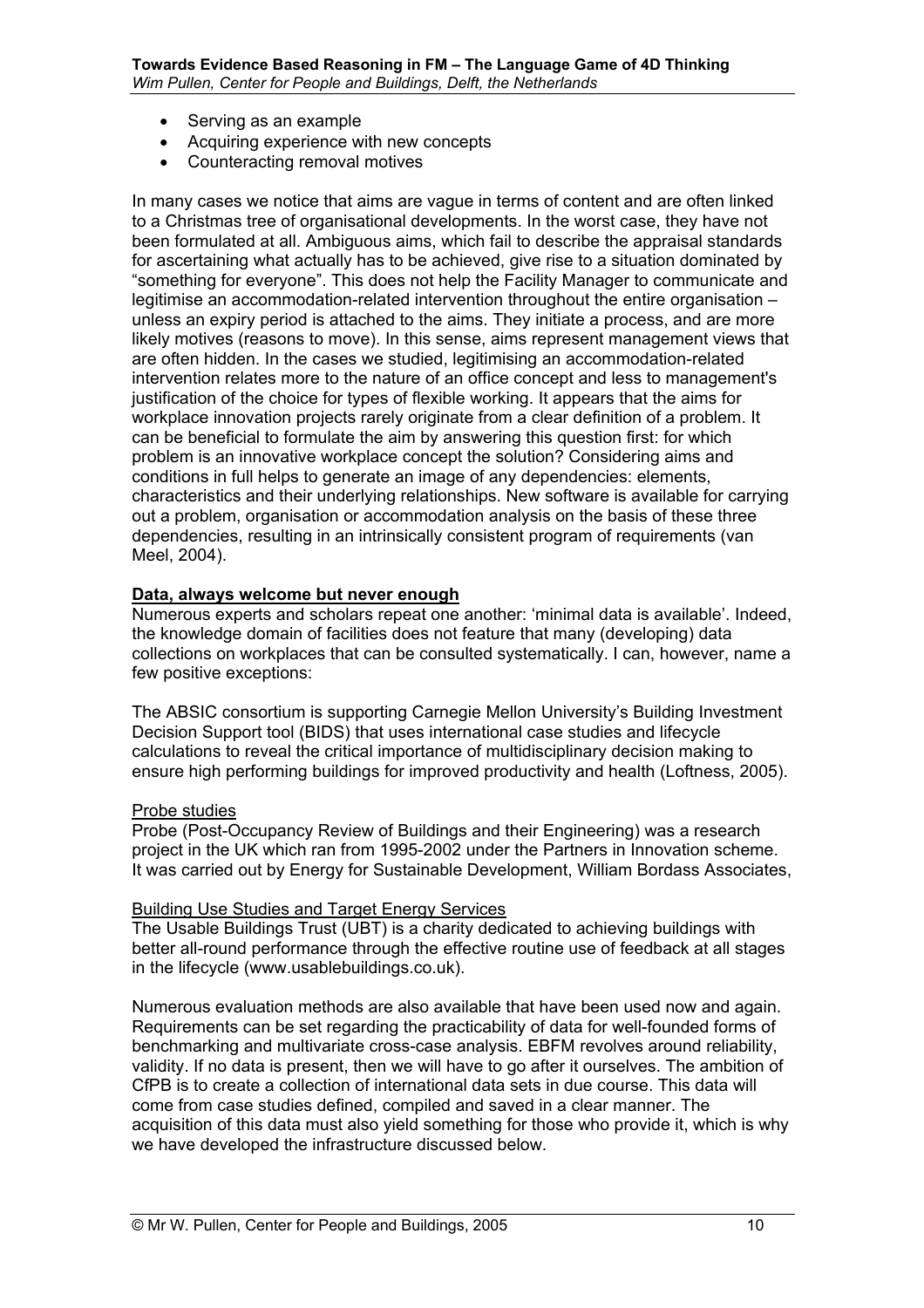## **Diagnosis of the context, using frameworks**

In order to diagnose what is wrong in a work environment, we need access to data as well as a framework in which we can place it. This will enable us to formulate meaningful conclusions and hold discussions with managers and personnel so that these conclusions can be translated into practice. The Work Environment Diagnostic Infrastructure (WEDI) was developed during a two-year project entitled Public Administration and Work Environment. For a detailed description of the evaluation methods, please refer to Volker and van der Voordt (2005).

This project arose because Facility Managers in the Dutch government could not turn to systematically compiled data during consultations with their end users, HRM and IT colleagues. Moreover, views on specific workplace solutions could not be checked with existing data collections or other well-founded standards. With due observance of the trend to introduce workplace solutions involving the flexible use of space, the Center for People and Buildings initiated the development of a work environment diagnostic infrastructure (WEDI), which focuses on a broad, deep and more rigorous scientific measurement of the workplace environment. The term 'diagnostic' is used to distinguish an extensive evaluation from an 'indicative' or' investigative' post occupancy evaluation (Preiser, Rabinowitz and White, 1988). The term 'infrastructure' comprises:

- an instrument for data collection and analysis;
- a database for the collection of evaluation data from a growing number of projects;
- a network of partners that uses the set of instruments in accordance with a licensing agreement, submits data to the database and receives knowledge in turn that is acquired by analysing projects from the database.

The instrument has been designed for the collection of data in order to support organisation-based accommodation i.e. an optimal fit between housing, IT and other facilities, changes in the organisation and new methods of working in the interests of maximum organisational effectiveness. The data from the diagnosis may be used at three policy levels: strategic, by way of substantiation for accommodation policy and policy changes; tactical, by way of substantiation for interventions consistent with the strategic plan; and operational, in the form of concrete interventions in the daily use and management of the work environment. This makes the instrument relevant for various actors: the board of directors, management, staff, the works council and support services such as FM, IT and HRM.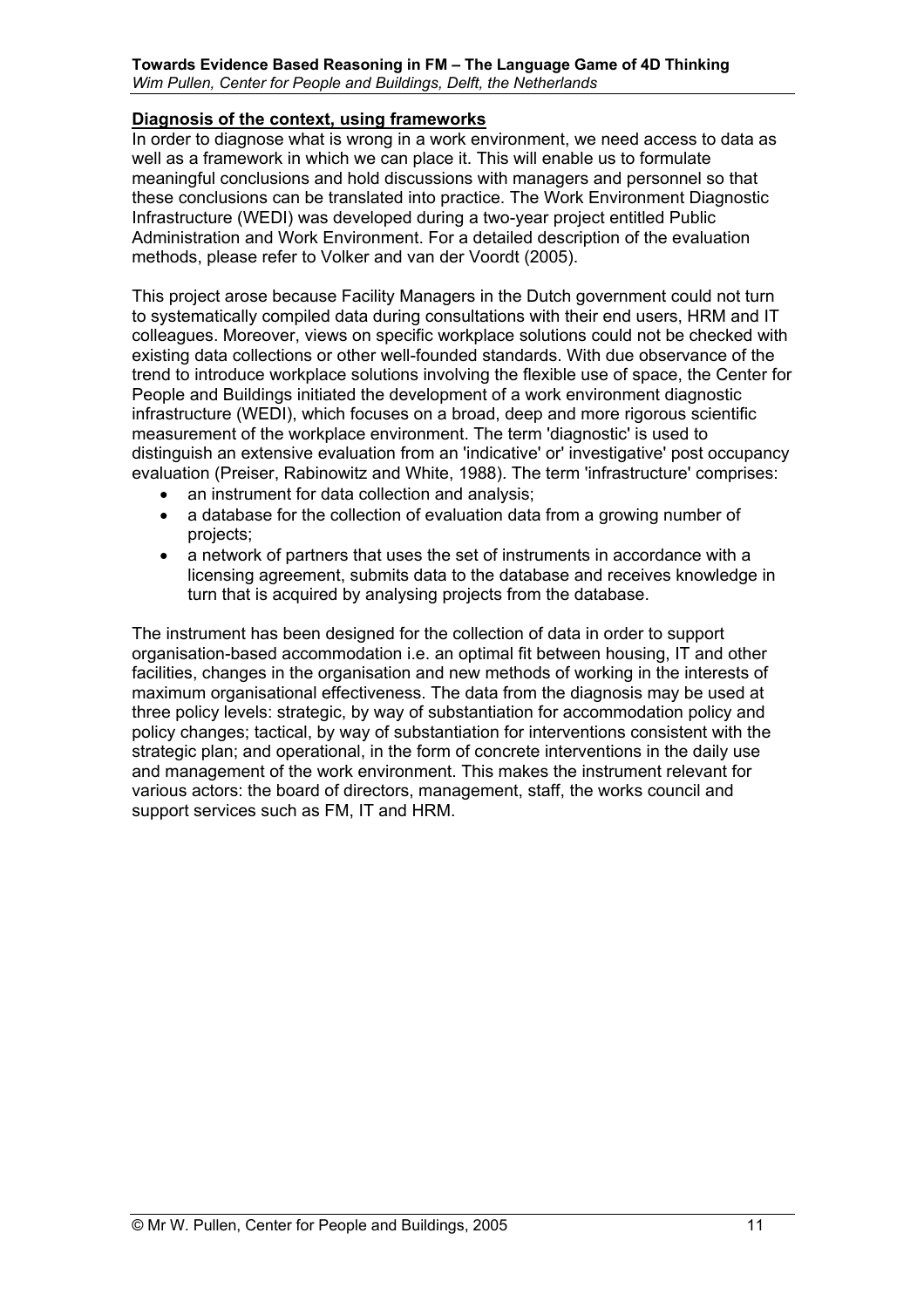The instrument has a modular structure (refer to figure 1)



Figure 1 Modular structure of the Workplace Environment Diagnosis Instrument (source: Volker van der Voordt, 2005)

Three introductory modules guide the user in choosing the scope of the evaluations, the objectives, research methods and prerequisites with respect to time and money, leading to an evaluation study that suits the conditions of the organisation. The point of departure of the evaluation is the preliminary objectives set for the work environment, e.g. "better communication and collaboration", "improving labour productivity", "easier attraction and retention of employees and clients", or "reduction of the facility costs". The next three modules collect data on the new and old situation with respect to the organisation, working processes, and facilities, in order to assess the suitability of the accommodation for the organisation and its working processes. Six modules have been set up in order to measure the way in which the work environment is experienced and actually used. In addition there are three modules for measuring economic effects: labour productivity, the operating results and the facility costs and two modules for measuring the future value, i.e. future developments and flexibility. The final module deals with the implementation process. A process evaluation is important for determining the extent to which the use and experience of the accommodation have been influenced by the method of implementation. Each module consists of instructions for use accompanied by a little theory, a brief discussion of the relevance, a description of possible measurement methods and questionnaires for oral and written interviews.

The first results will be discussed below.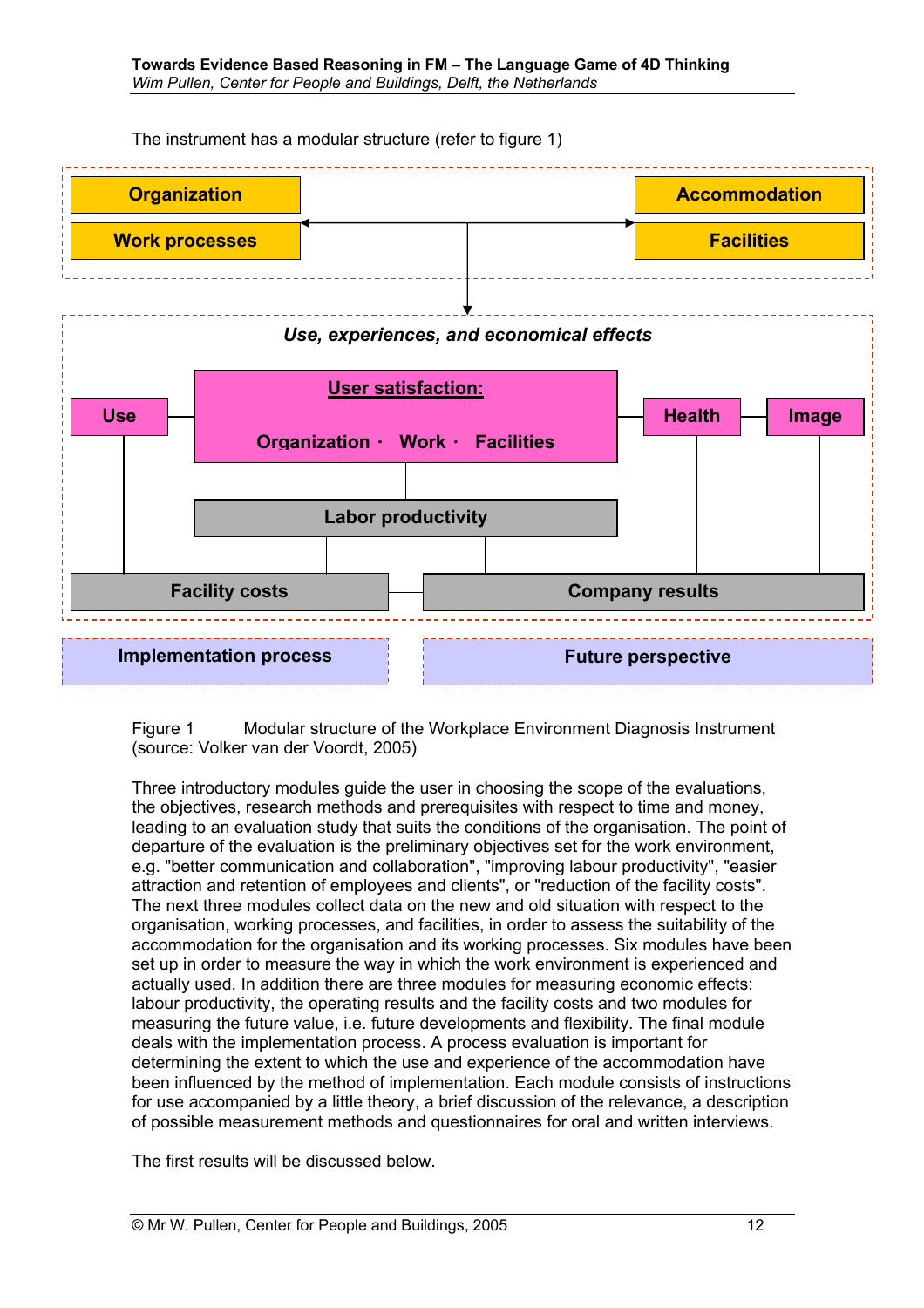#### **Decide, consensus or not**

Decision-making is definitely not a transparent process. Once a project has finished, try to use the minutes from meetings to deduce how the decisions that were taken were formulated. Check what the perceptions of personnel exactly entail. You will be surprised to discover how limited the methods that many of us learned at school or university really are when applied. Roughly speaking, the famous 'garbage can' decision-making process is involved. This is a model in which decision-making is presented as a haphazard and coincidental connection of decision streams that exist independently of each other (Cohen et al, 1972).

Our research project entitled 'The Integrated Workplace Roadmap' (Guiza et al, 2003), which is focussing on decision-making processes, has revealed that a number of lessons can be formulated:

- The need to properly formulate and keep on formulating roles and responsibilities in a professional accommodation team. In the cases we studied, problems arose on a regular basis that could have been prevented if roles and responsibilities had been discussed frequently.
- The need to calibrate information in order to adapt points of departure (e.g. the number of people to be accommodated) to the actual situation. Some projects were a disaster (time and budget overruns resulting in a loss of face) because no one was monitoring that part of the accommodation process properly.
- Developing an accommodation concept without consulting end users is asking for trouble and confidence in management sank to a precarious level.

We have attempted to summarise these lessons in a number of principles:

- Activities or events often result in decisions. Due to their implicit character, differences in interpretation lead to difficulties later on.
- Activities must therefore be evaluated simultaneously according to the following five aspects:
	- 1) Which information or knowledge has been used as input for the decision?
	- 2) How does the activity contribute to situational awareness among stakeholders?
	- 3) How does the activity contribute to the process to be followed; are adiustments required?
	- 4) How do activities contribute to the actual design of an accommodation concept?
	- 5) How are decisions formulated and communicated, and how do they contribute to legitimacy?
- Failure to observe these five steps may cause  $-$  perhaps unintentionally  $-$  a 'landmine' to be left behind that could 'explode' and inflIT damage on the project, those involved and/or the work environment.

This research project has now entered a second phase, the details of which will be published in due course.

#### **Design, or creating valuable and workable solutions**

EBFM involves the substantiation of decisions, but the Facility Manager still has more to do. A work environment needs to be provided, managed and maintained. Valuable solutions are more than just economically and socially sound. They also include aspects such as aesthetics, justification and ethics. These words form, as it were, part of the process to lend meaning (equivalents are: sense, value, usefulness) to words that have been discussed on the workfloor and relevant terms such as aims, organisational views, desires and demands regarding privacy, territory, etc. We do not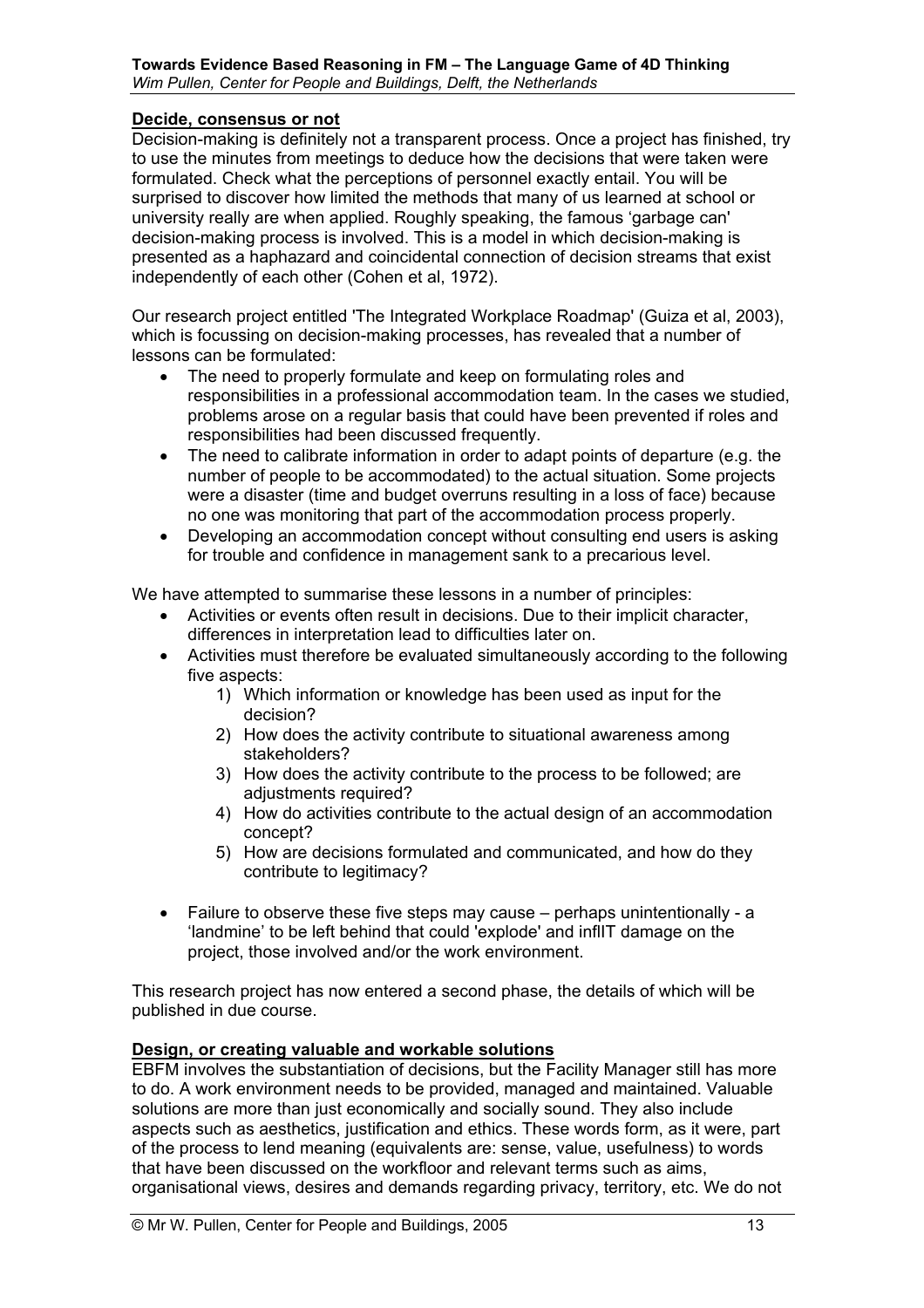have the presumption to develop a simple evaluation framework for accommodation projects: what is valuable and justified? Sense, however, does have everything to do with our experience of reality. That is why the opinions of end users are of paramount importance to us. The participation of end users in design processes is essential and easy to realise. Three questions can be used to determine (Dewulf, 2002):

- Who the users are. Are they are all managers and personnel or also visitors, cleaners, passers-by, technicians, building supervisors and suppliers?
- The decisions for which the input of users is required. Does this involve decisions regarding location and office concept or only colour and type of furniture?
- The extent to which users must participate. Will they also be involved in discussions, thinking and decision-making? This touches upon the division of power within the organisation.

We employ two approaches: the first is passive whereby personnel are only asked to give their opinion: they are a source of information. The other approach is interactive and participatory whereby users become joint problem owners. A great deal of research is available that reveals the more the participation model is used, the greater the acceptance for the definitive solution.

# **5. FIRST RESULTS OF THE EBFM APPROACH**

In this section I will touch briefly upon the practical side of EBFM in our work. The explanation will focus initially on knowledge that has been developed and explanations (evidence) and then on the intended training in practice. Sources from which I quote are listed in CfPB (2004, 2005)

#### **Workplace Environment Diagnostic Infrastructure results**

Several office concepts have been evaluated as part of the development of the workplace diagnosis instrument, the results of which are provided in various publications. Users have rated new work environments with an average report mark of 6.7, which is amply sufficient but not really that good (a report mark of 8 would be good). Individually, opinions differ greatly. Aspects that have been rated positively generally include communication with colleagues, the design and quality of the furnishings and fittings, the openness and the option to choose between various workspaces. Negative aspects commonly mentioned are noise nuisance, climate and IT-related problems, lack of privacy (especially acoustics: hearing and being heard), distraction and as a result greater difficulty to concentrate while working. People also miss décor such as plants and art, the social relationship between teams and the lack of an own permanent workplace. The cases that were studied revealed that the number of workspaces were well dimensioned. The measured occupancy rate is still fairly low after the introduction of flexible working (approximately 50% on average). Consequently, there is less need to swap places regularly, which means that many employees can often also be found seated in the same workplace.

The prediction referred to earlier that definitely 50% of employees would not spend a certain number of working hours in the office already appears to be true for these cases. We do not know whether this is the case in all flexible offices, but we suspect as much. The bandwidth will probably be above 50% or less than 20%. Making working hours and workplaces more flexible appears to change the behaviour of people: if there is less space in the office, we will simply work at home today or visit a customer. Nevertheless, employees do show their faces: they are absent less often. The question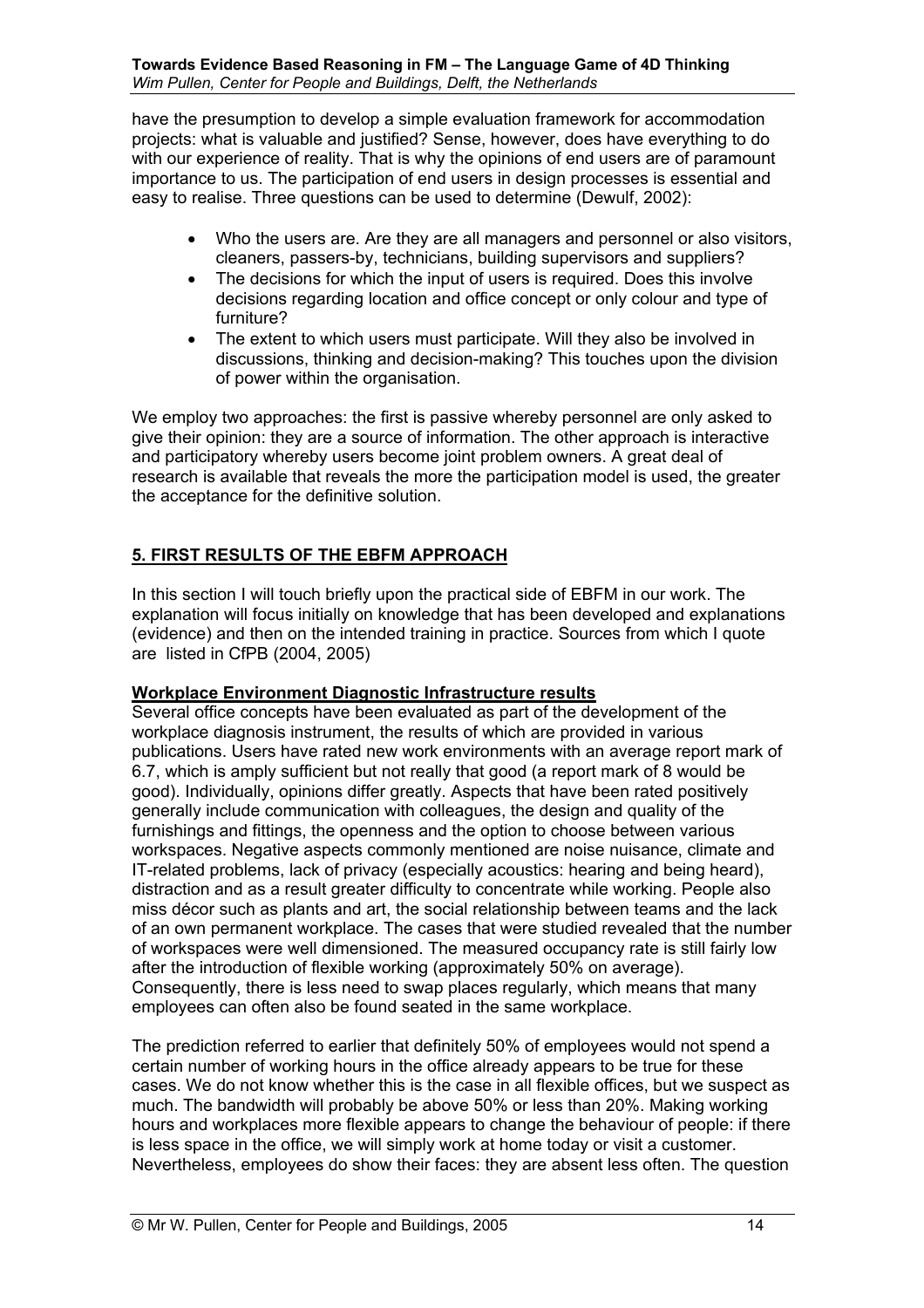that does arise though is whether they are productive. In this context, two terms are doing the rounds: 'presenteeism' and moral absenteeism.

The level of satisfaction with the concept is connected to the nature of the work. With respect to people who must be able to concentrate often while working, the percentage that would prefer to return to a traditional office concept is higher than average. They also assign a low score to facilities relatively often. Practically everyone is satisfied with communication. An innovative concept seems to have a positive effect on communication, but concentration-related activities receive inadequate support. It appears that people frequently remain in the same place out of habit and do not change, even if the nature of the work requires them to do so. Occasionally not enough concentration workplaces are available due to inadequate physical planning and a failure to properly observe rules of conduct such as 'no loud conversations in open areas'.

Personal characteristics also appear to influence the way in which people appraise various aspects. The case studies indicated that women have slightly less difficulty than men do with regard to sharing workplaces, not having an own place, fewer opportunities to express their status and a lack of space for personal items. Men, on the other hand, have less difficulty with the lack of auditory privacy. Older members of staff (aged 50 and over) are least satisfied with sharing and changing workplaces as well as the level of openness. These employees are also less positive about how the work environment supports their productivity (employees aged 50 and over award a report mark of 6.2 on a scale of 1 to 10, while those under the age of 50 award 6.9 on average). Older employees signal relatively often that they rate the traditional situation more positively and would prefer to revert to the old situation. A possible explanation for this is the fact that in some cases older employees have worked in a traditional manner for decades and find it less easy to switch to a new way of working. Another explanation is that older people become tired more quickly in general and are therefore more sensitive to the numerous stimuli present in an open work environment.



#### *Figure 2 Satisfaction regarding psychological aspects on the basis of three evaluation studies with the help of WEDI(source: Volker van der Voordt, 2005).*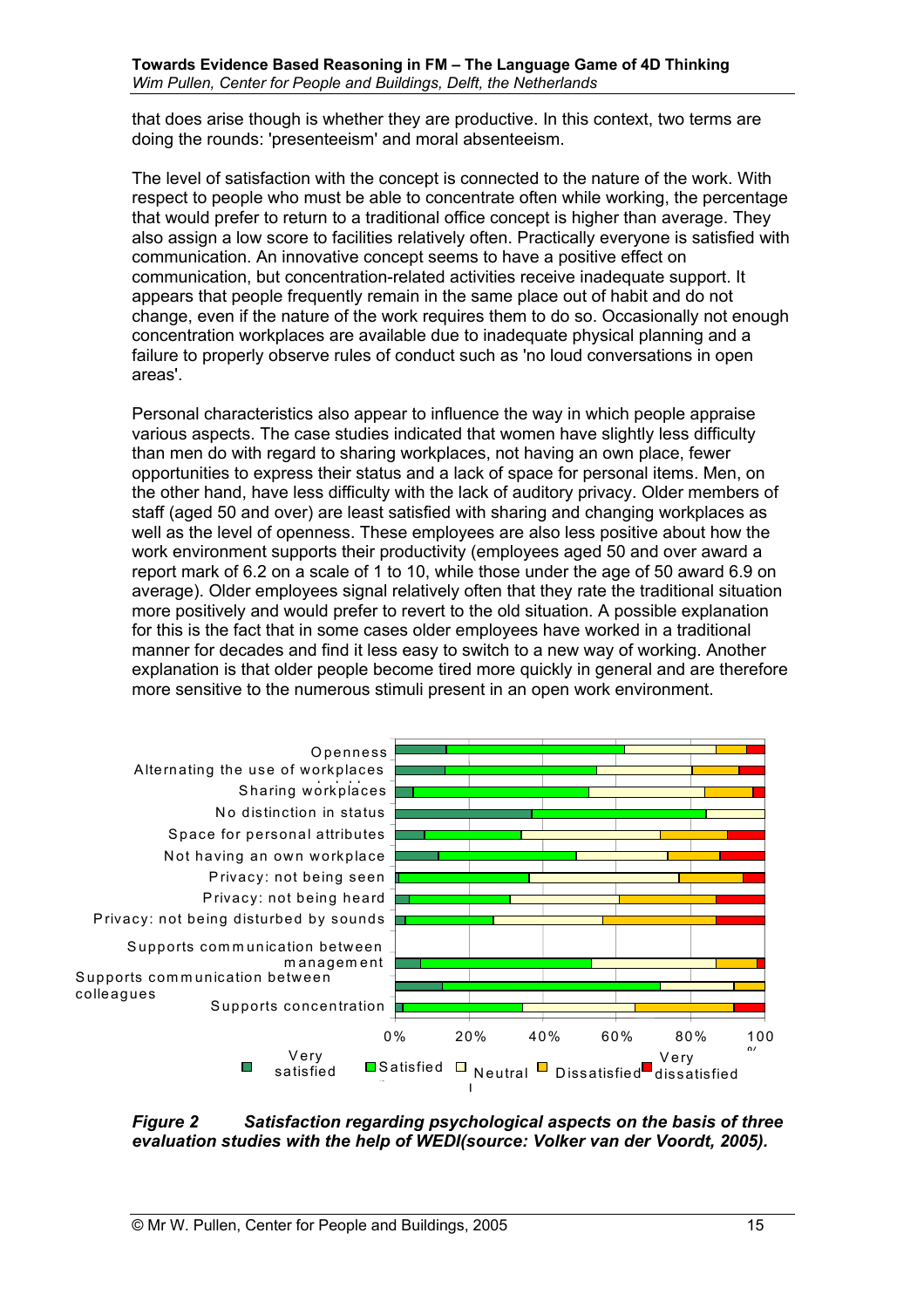

## *Figure 3 Views regarding experienced productivity on the basis of three evaluation studies with the help of WEDI((source: Volker van der Voordt, 2005).*

Figure 2 reveals that relatively small percentages of employees are really dissatisfied. Dissatisfaction stems in particular from aspects such as not being heard, disturbed and the lack of personification. According to theories originating from environmental psychology, this dissatisfaction could actually influence the well-being of people. "Overall' satisfaction should therefore be lower in a traditional concept.

For the time being, it appears as if these psychological effects are more than adequately compensated for by the preference for a modern, efficient and effective work environment in which people find that they have considerable freedom of choice. Loss of concentration and distraction caused by open work environments was also a common phenomenon in open-plan offices from the 1970s.

The idea behind a combi office is that concentration workplaces would eliminate this disadvantage and people would switch places if the nature of their work required them to do so. But switching is precisely something that employees do not do easily. However, a question also remains, namely to what extent does an employee who complains about noise nuisance personally contribute to this inconvenience? People generally find it difficult to enforce their own moral values in a consistent manner. Indicating that you are concerned about your privacy in the office is one thing, but asking colleagues to keep quite or going to sit elsewhere is another.

#### **Training in practice**

The Center for People and Buildings has a partner relationship with the Dutch tax authority. As a result, personnel from the tax authority/Centre for Facility Services have been seconded to the CfPB in order to develop new competencies and services. They are participating in CfPB projects, for their own department but also for other partners. By familiarising themselves with methods and transferring knowledge on the job, they are learning to apply acquired knowledge. The benefits are three-fold: productive work is being delivered in projects, and personal competencies and proposals for organisational competencies (products and services) are being developed.

 In another research project, people are working together in a team to formulate a new facilities policy for various organisations. These collaborations usually last two to three years. Thanks to continuous input from various disciplines (economics, organisational anthropology, public administration, industrial psychology and architecture), the CfPB team can offer varying perspectives on facility management. In this way managers and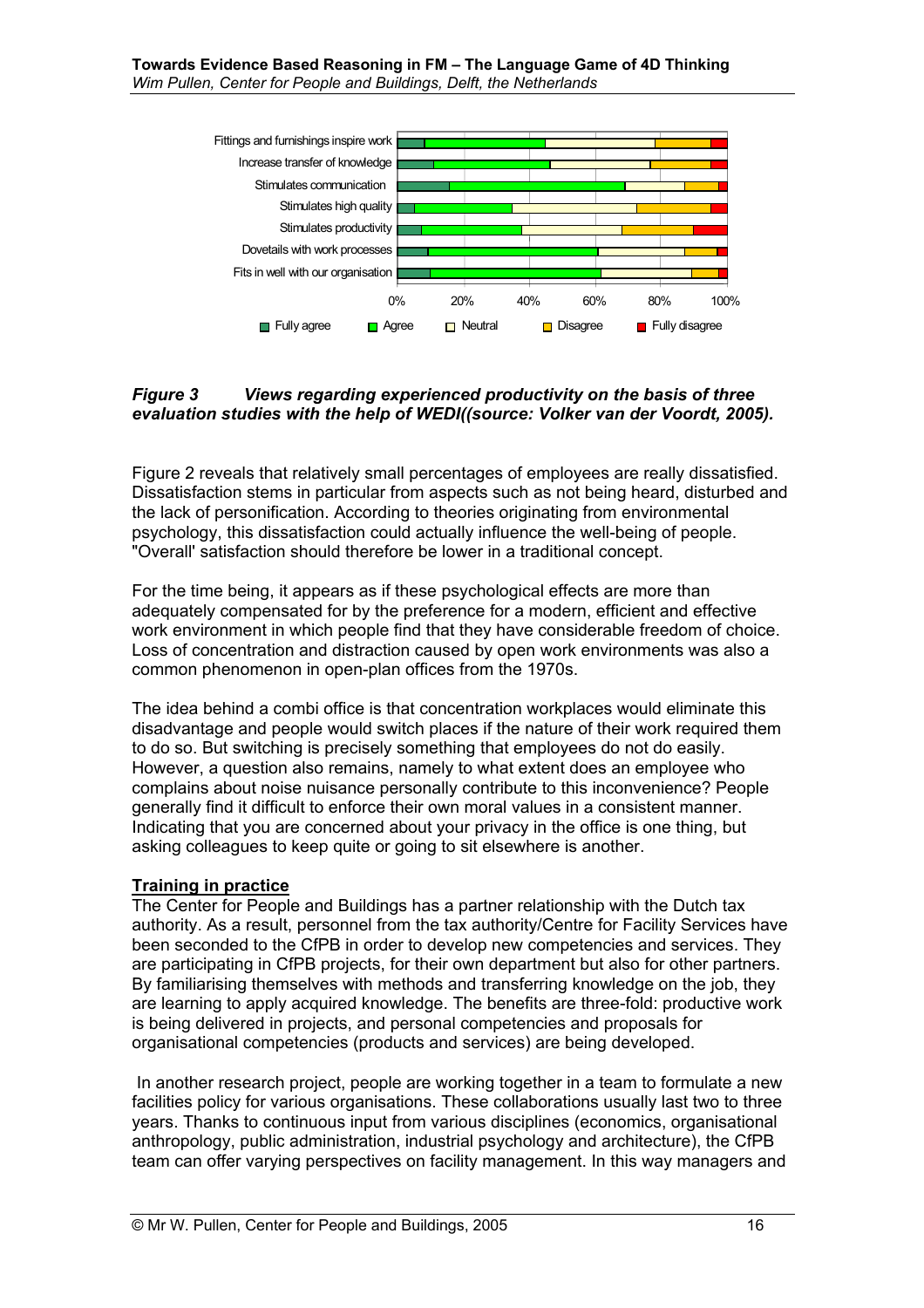academics can interact and learn while working within their own practical situation, data can be collected and theories can be tested.

## **Epilogue**

The application of Evidence-Based reasoning in Facility Management is context-bound. The strong point is that it revolves around making hypotheses explicit within the context of Facilities Management, but it does raise questions such as: what is evidence, what is the relationship with experience, and is too much emphasis placed on quantitative methods? The methods developed by the CfPB are a healthy hybrid: qualitative and quantitative. We have high hopes that the collected data, the manner in which it is interpreted and the attention paid to underlying value concepts will result in a balanced contribution to Facilities Management. Facility Managers who wish to start using the EBFM approach in their work will repeatedly have to estimate the contextual value of decisions that are to be taken including the players involved in the game. Knowledge of research results alone will not help. And as indicated in the step-by-step plan in section IV, we will need to evaluate the progress consistently and check how personnel value the shifting authority of Facility Managers – from doers to participants in the thinking process.

What began as the slogan 'Many stories, few facts' appears to be developing into a valued educational and development mechanism for the Facility Management discipline. Practice and science clasp each other in a symbiotic union. What works in a small country like the Netherlands can also work in the rest of the world.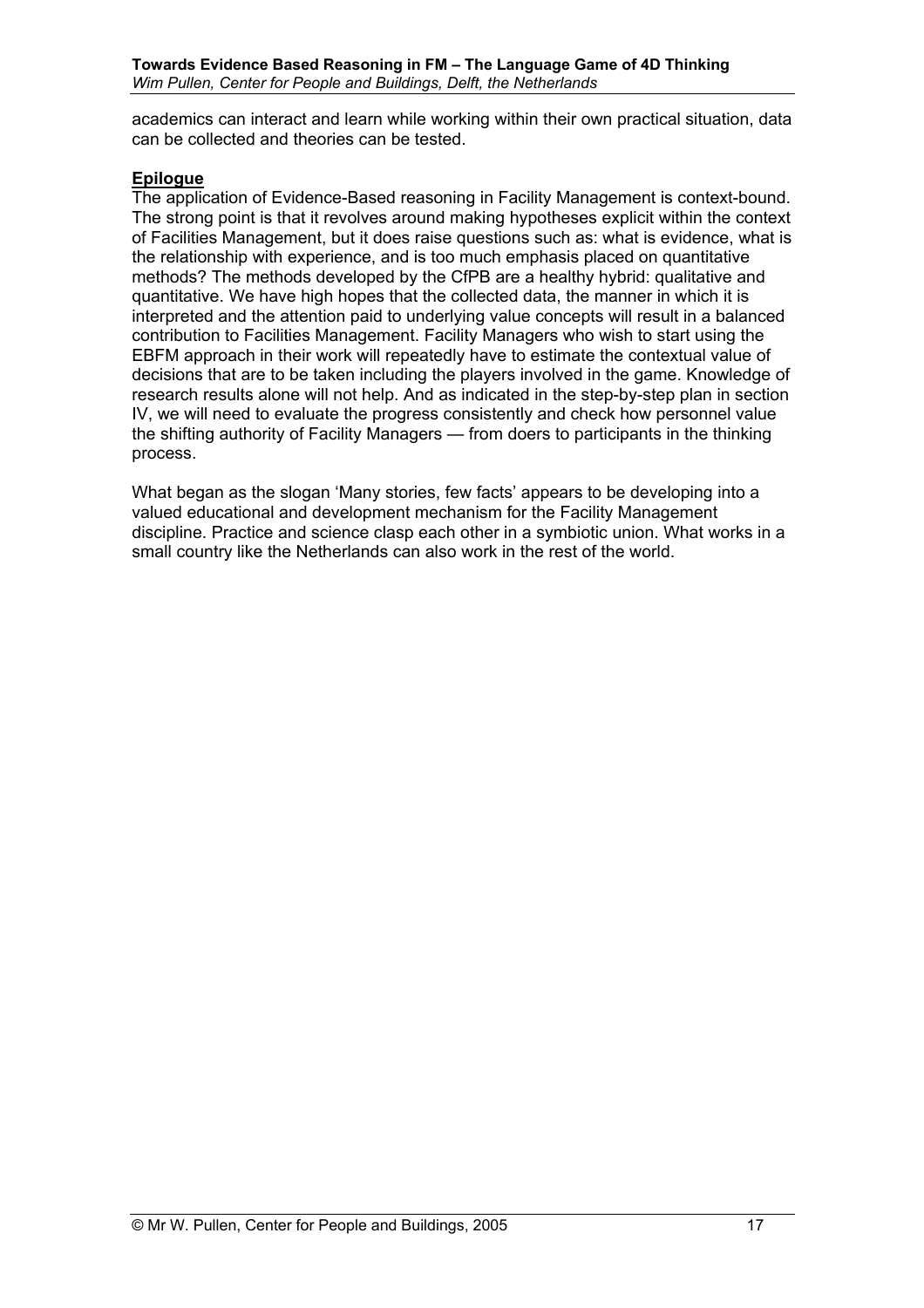#### **References:**

Cairns. G., (2003), Seeking a facilities management philosophy for the changing workplace In: Facilities, vol 21, no 5. 95-105, FMA Ideaction 2002

CfPB case studies 2004, 2005:

Maarleveld, M., L. Volker & D. Borgman (2005). Eén voor allen, allen voor één? Een onderzoek naar het gebruik en de beleving van drie Haagse locaties van de Rijksgebouwendienst. Delft: Center for People and Buildings

Groot.L.,L.E.M. Mascini, & L. Volker , (2005) Van B tot Z, de beleving van de huisvesting van het ministrie van Buitrenlandse Zaken in Den Haag geevalueerd. Delft: Center for People and Buildings

Volker, L. & D.J.M. van der Voordt (2004). Flexen in Forum Flex. Een onderzoek naar de beleving van het innovatieve kantoorconcept van het Centrum voor Facilitaire Dienstverlening van de Belastingdienst in Utrecht. Delft: Center for People and Buildings.

Ree, H.J. van, D.J.M. van der Voordt & L. Volker (2004). Van vast naar flexibel. Een onderzoek naar de beleving van het innovatieve kantoorconcept van de VROM inspectie Zuid West te Rotterdam. Delft: Center for People and Buildings. Wanner, J. & L. Volker (2004). Van binnenstad naar haven. Een onderzoek naar de beleving van een innovatief kantoorconcept voor de Kamer van Koophandel Rotterdam, regiokantoor Dordrecht. Delft: Center for People and Buildings. Volker, L. & D.J.M. van der Voordt (2003).Van Beurs naar Blaak. Een onderzoek naar de beleving van het innovatieve kantoorconcept van de Kamer van Koophandel te Rotterdam. Delft: Center for People and Buildings.

Cohen, M.D., J.G. March and J.P. Olsen, (1972), "A Garbage Can Model of Organizational Choice". In: Administrative Science Quarterly, vol 17 (1) pp 1-25

De Jong, T., (2004) Policy, research and design, different language games, paper for 2nd WHO International Housing & Health Symposium 2004 Vilnius Lithuania Available at: http://www.bk.tudelft.nl/urbanism/TEAM/Publications/2004/Language games in policy02.doc

Devlin, K., (2003), A framework for modeling evidence based context-influenced reasoning, a paper presented at Context 2003, Stanford University

Dewulf, G.P.R.M. and J.J. van Meel,(2002), User participation, and the role of information and communication technologies, In: Journal of Corporate Real Estate, vol 4, no 3, pp 237-247

Diest, H. van., (1997), Zinnig ondernemen, van Gorcum, Assen

Frankema, E.H.P. (2003), Kantoorinnovatie in economisch perspectief, Delft: Center for People and Buildings.

Giddens, A., (1992) Modernity and self identity. Self and society in the late modern age, Polity press, Cambridge

Grimshaw, R., (2003) FM: the professional interface, In: Facilities, vol 21, no 3 pp 50- 57

Guiza, B.M., H.J. van Ree, A. Hartjes and W.R. Pullen (2003), The Integrated Workplace Roadmap for successful delivery, Delft, Center for People and Buildings

Heuer, R.J., (1999), Psychology of intelligence analysis, Washington, CIA